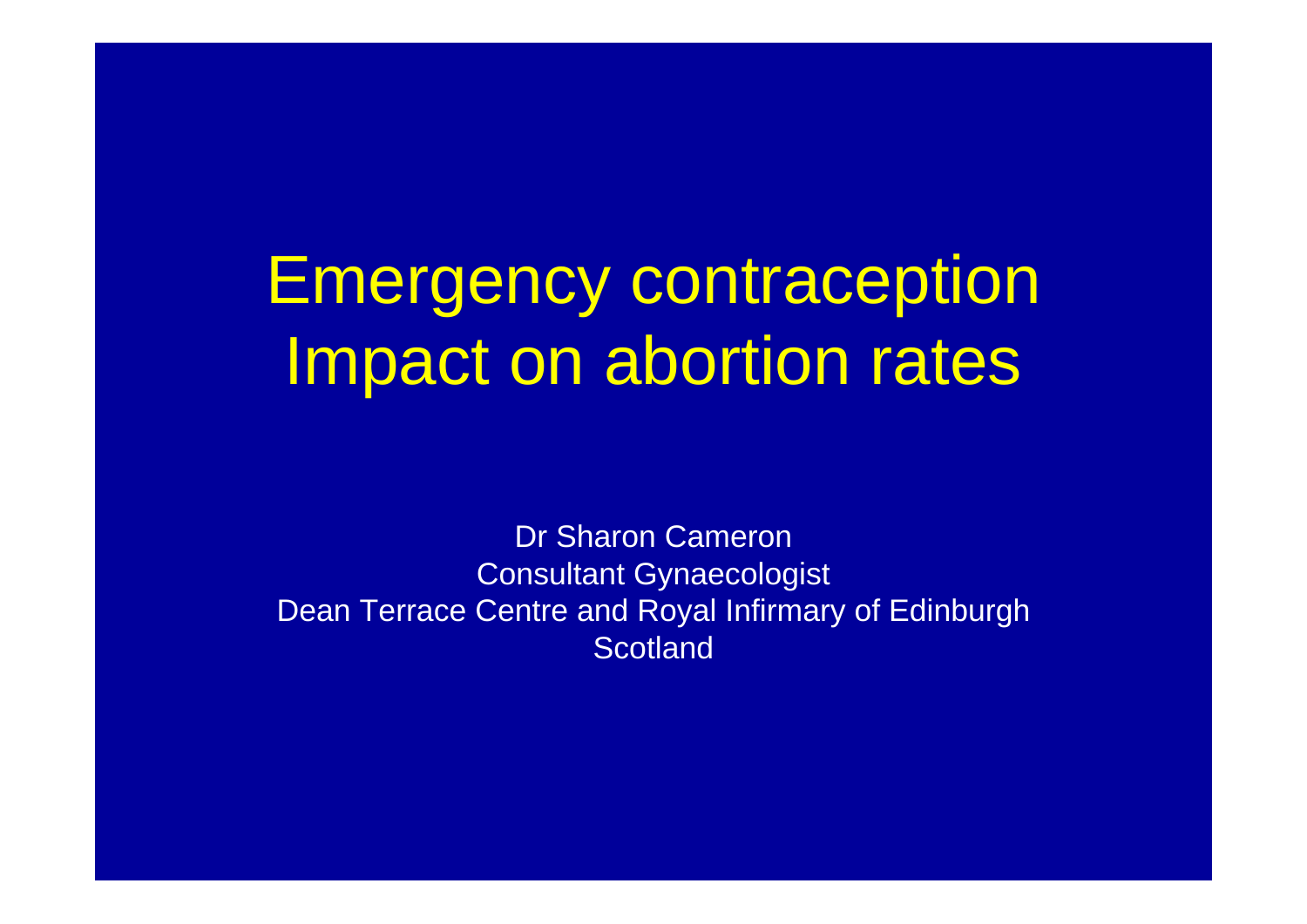### Effectiveness of 'hormonal' EC

- Efficacy RCT EC vs. placebo
- Estimates risk on day of cycle
- Combined E/P 47- 74% < 72 hrs *(Trussell et al 1999, 2003)*
- Levonorgestrel 59-94% *(Lancet 1998)*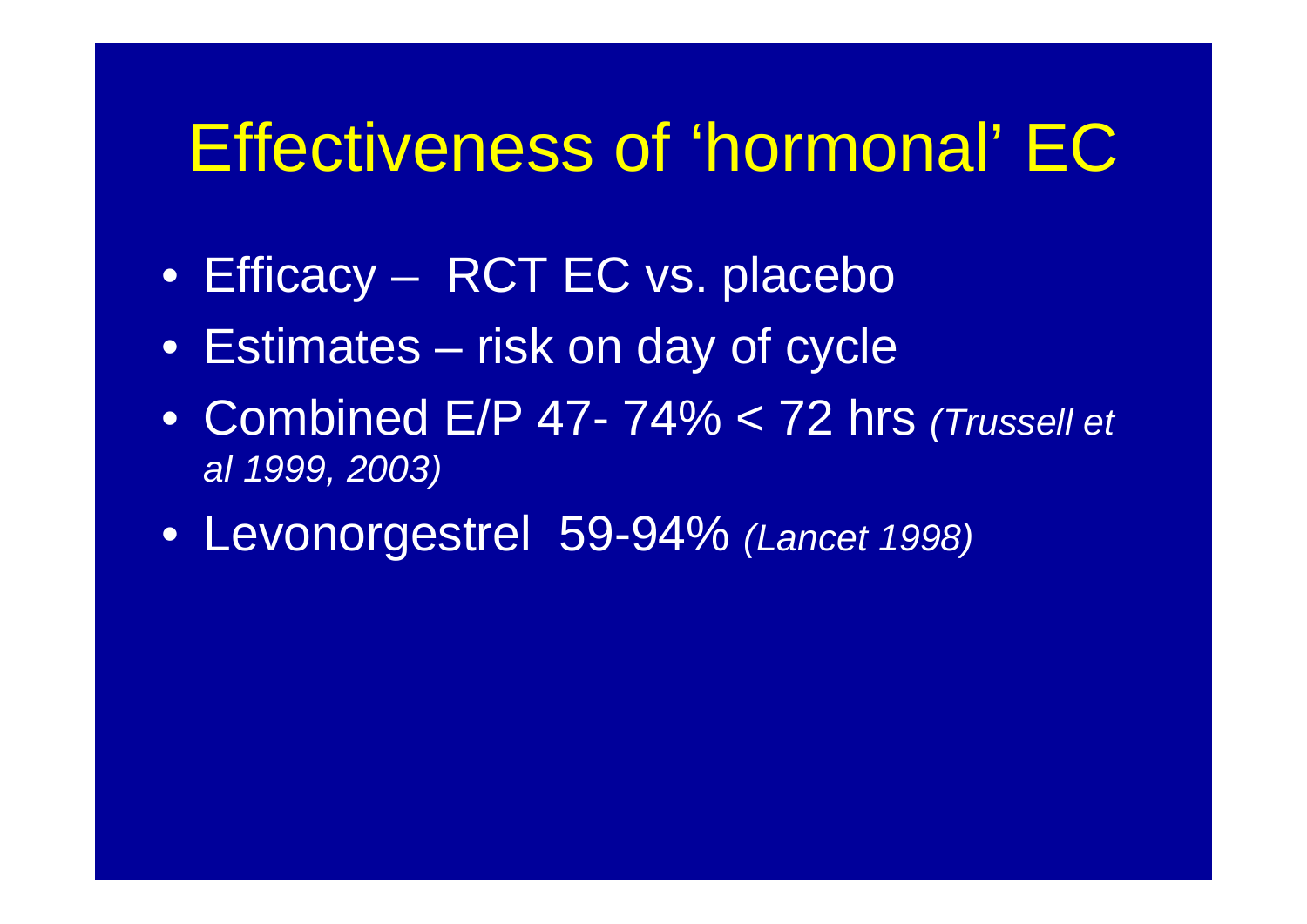# Use of EC

- Used by minority abortion
- Lack knowledge,unaware at risk, stigma, accessibility
- Within 72 hrs (120 hrs)
- Difficulty obtaining prescription, clinic
- Modelling cut induced abortions by 50%

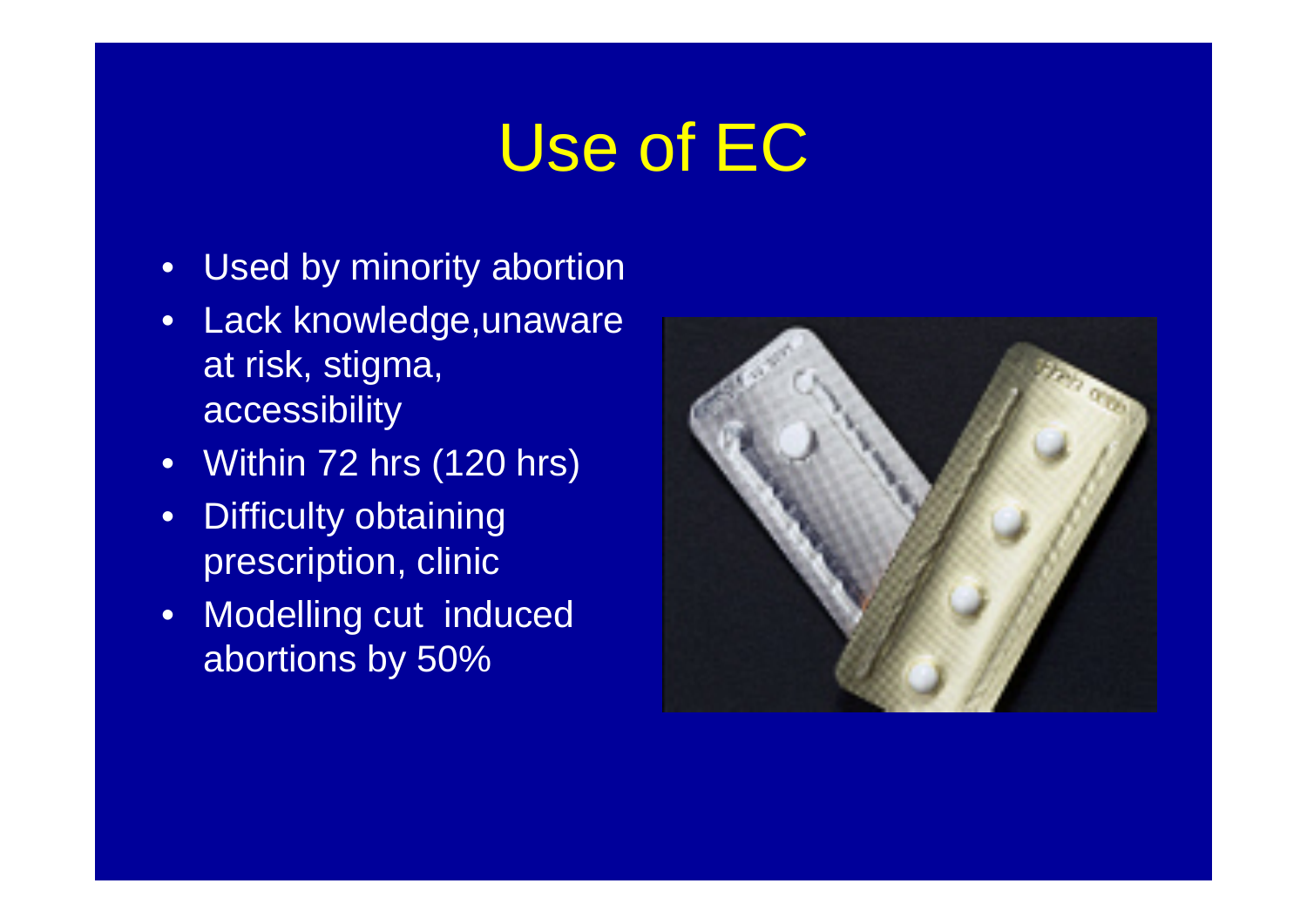# EC – Improved accessibility ?

- Pharmacist
- Pharmacy EC Britain (2001) :
- *Marston et al BMJ 2005*
- Cross sectional surveys for UK office National statistics
- 2000-2002 (yr before & 2 yrs after)
- Interviewer administered questionnaire
- Questions on contraceptive use and EC use
- ~ 2000 women 16-49 yrs

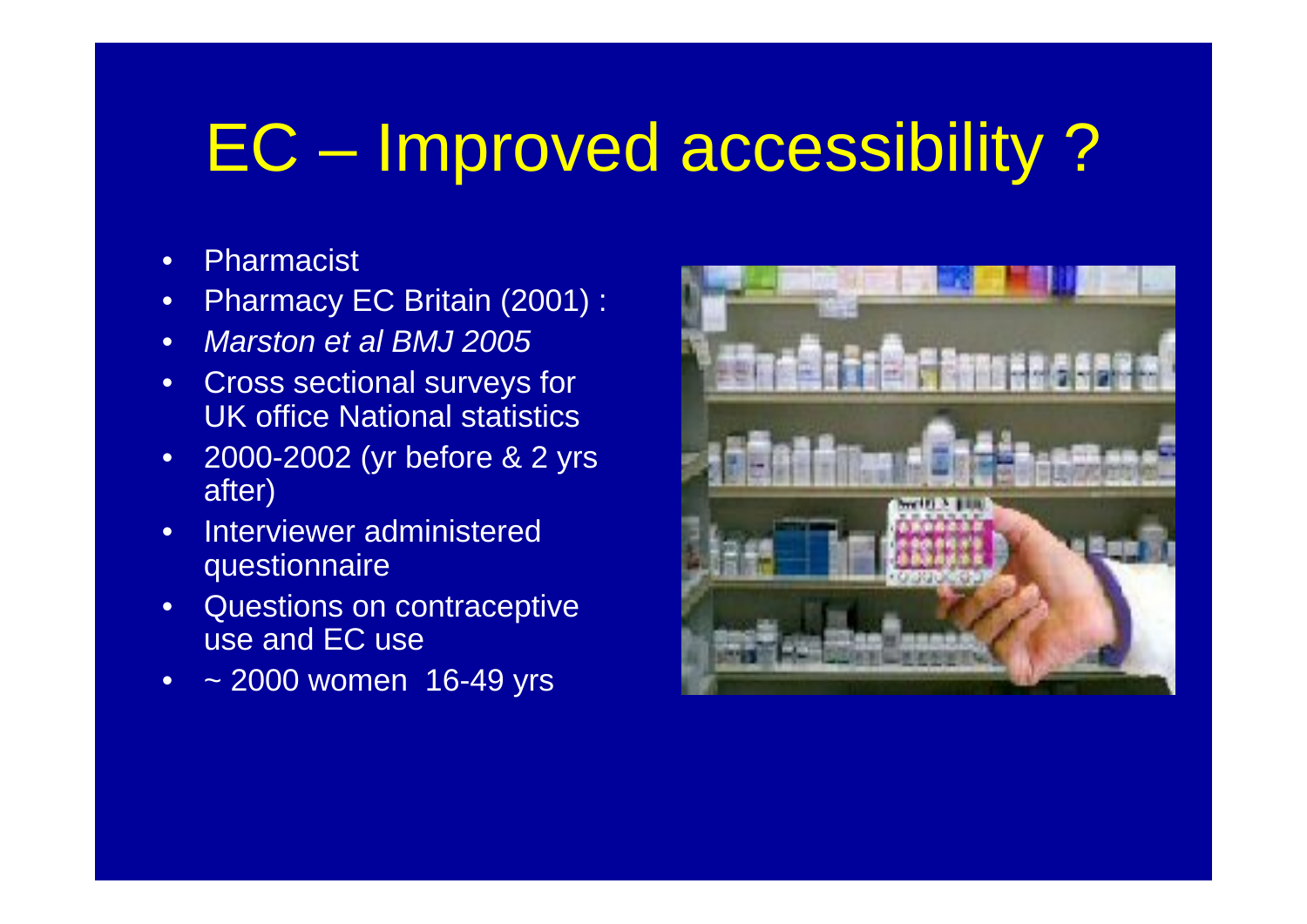## Impact of EC at pharmacy

- EC Pharmacy 33% in 2002 cf. nil
- EC use/yr unchanged (6% one, 2% more)
- Predictors of use same -younger, single
- No change in % regular contraceptive

• Concl- changed where obtain EC only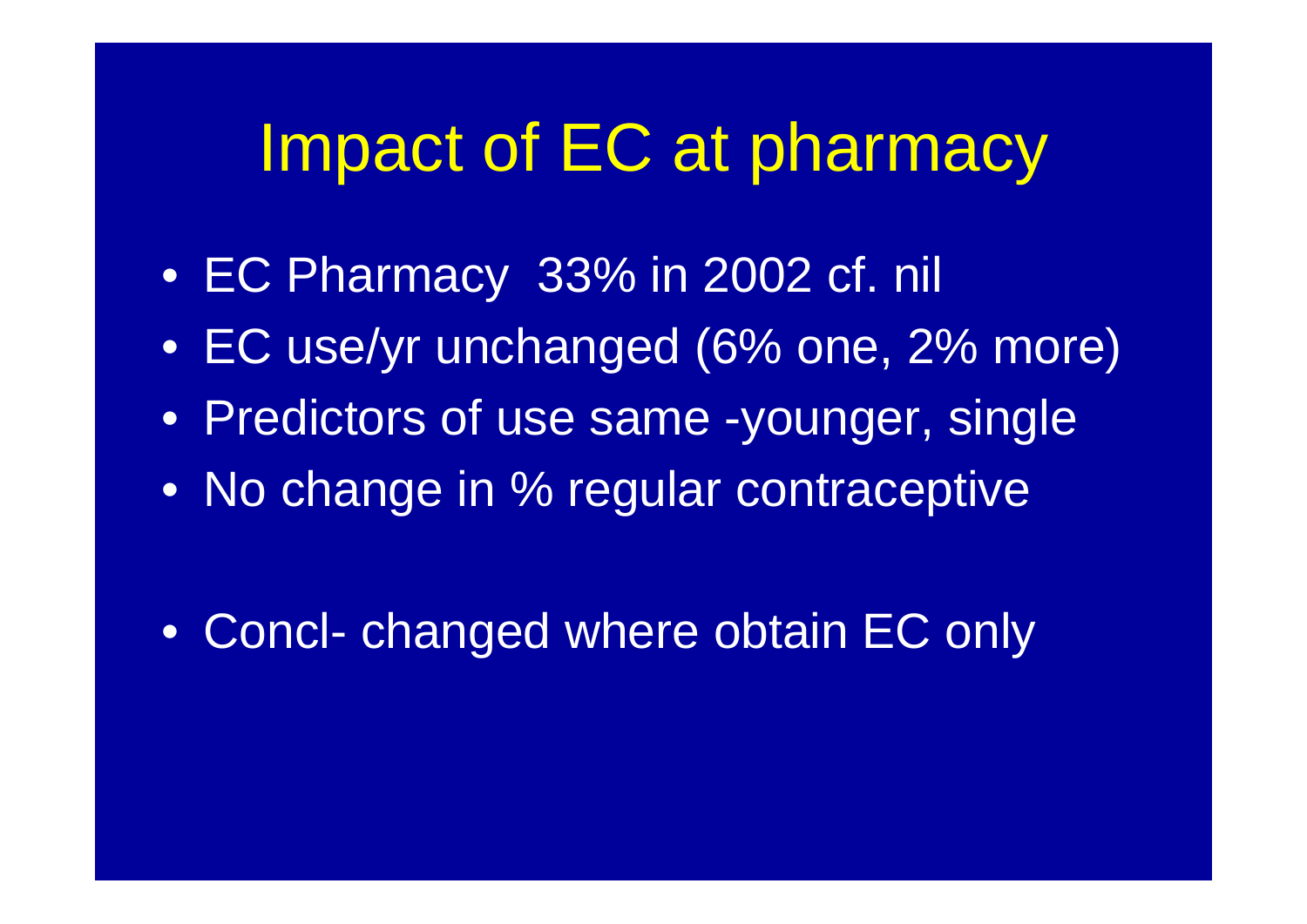# Abortion rates

#### 15-44yrs:

- England and Wales
- 16.9 per 1000 in 2000 cf.
- 18.6 per 1000 in 2007
- **Scotland**
- 11 per 1000 in 2000 cf.
- 13 per 1000 in 2007

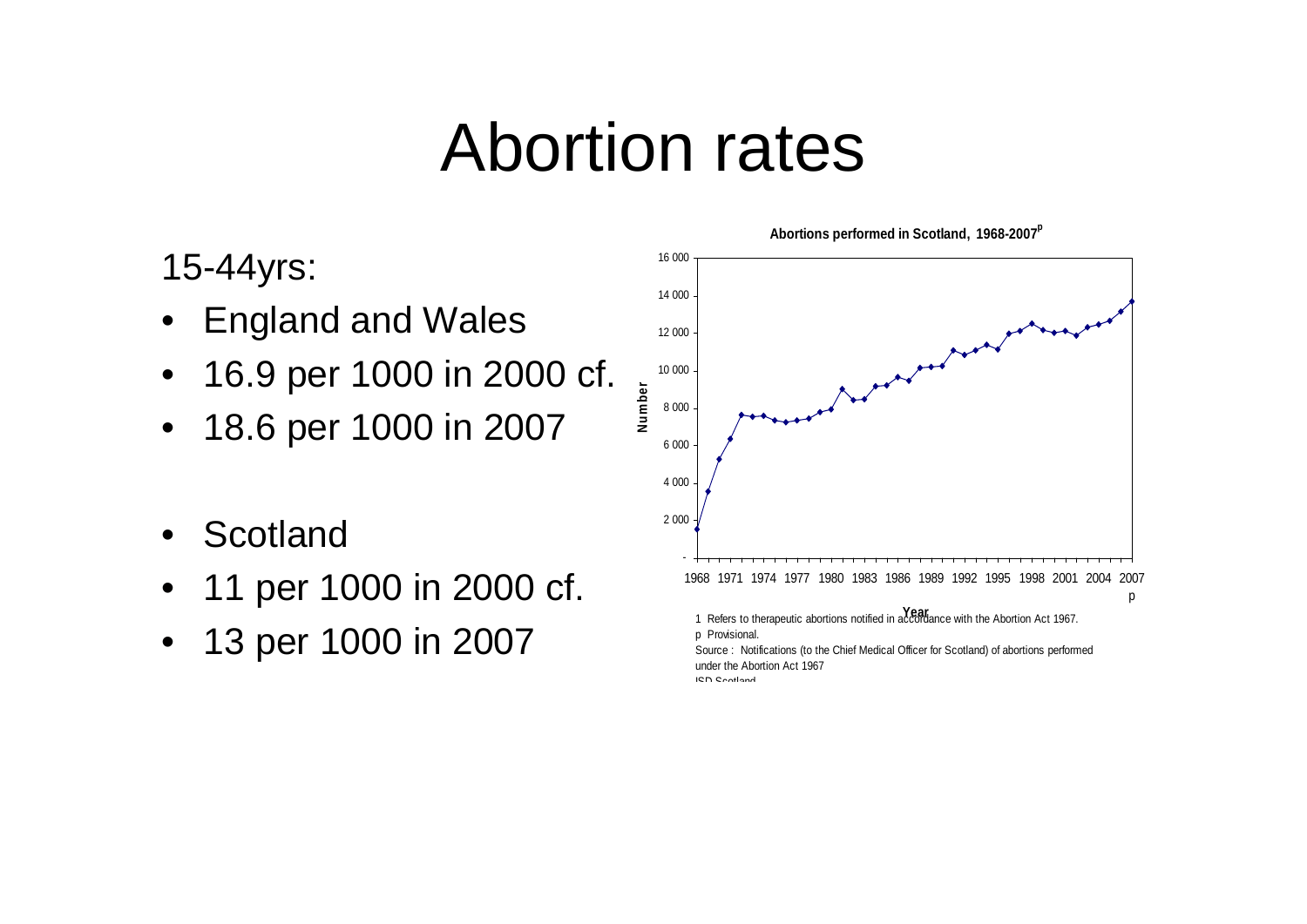#### Advance Provision of EC Meta- analysis 2007 (Polis et al)

- Meta analysis
- 8 RCT = 6,389 participants, 4 countries
- Control varied
- Most levonorgestrel (1 mifepristone, 3 Yuzpe)
- Self reported use EC
- Pooled outcomes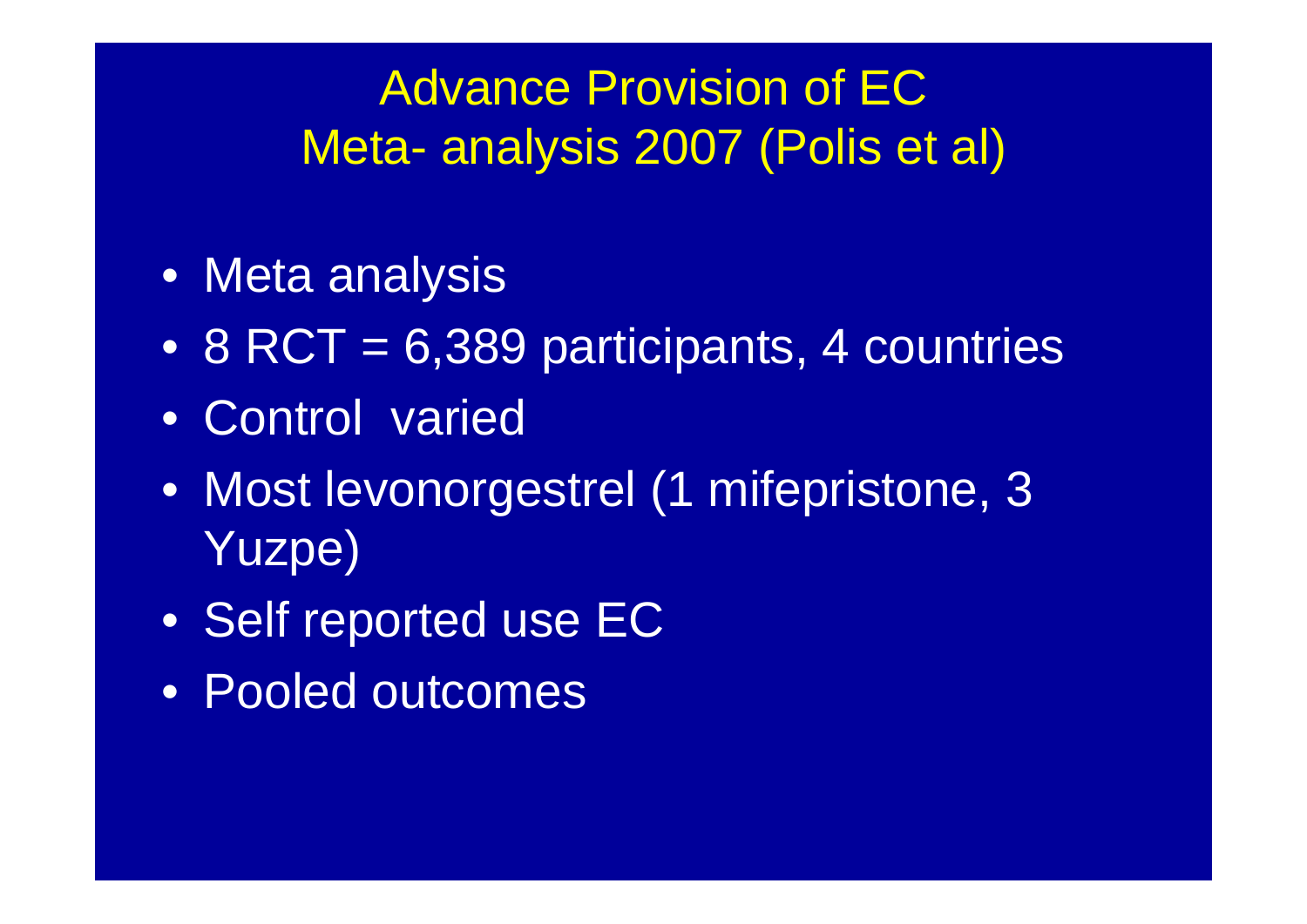### Advance Provision of EC (Polis et al 2007)

| Outcome              | No.            | No.                 | OR              |
|----------------------|----------------|---------------------|-----------------|
|                      | <b>Studies</b> | <b>Participants</b> | $(95%$ CI)      |
| <b>Pregnancy at</b>  | $\overline{4}$ | 4690                | 1.0             |
| 12 months            |                |                     | $(0.78 - 1.29)$ |
| Pregnancy            | 7              | 6035                | 0.91            |
| at 6 months          |                |                     | $(0.69 - 1.19)$ |
| <b>Pregnancy for</b> | 4              | 3674                | 0.87            |
| levonorgestrel       |                |                     | $(0.67 - 1.13)$ |
| <b>STI</b>           | 3              | 2829                | 0.99            |
|                      |                |                     | $(0.73 - 1.34)$ |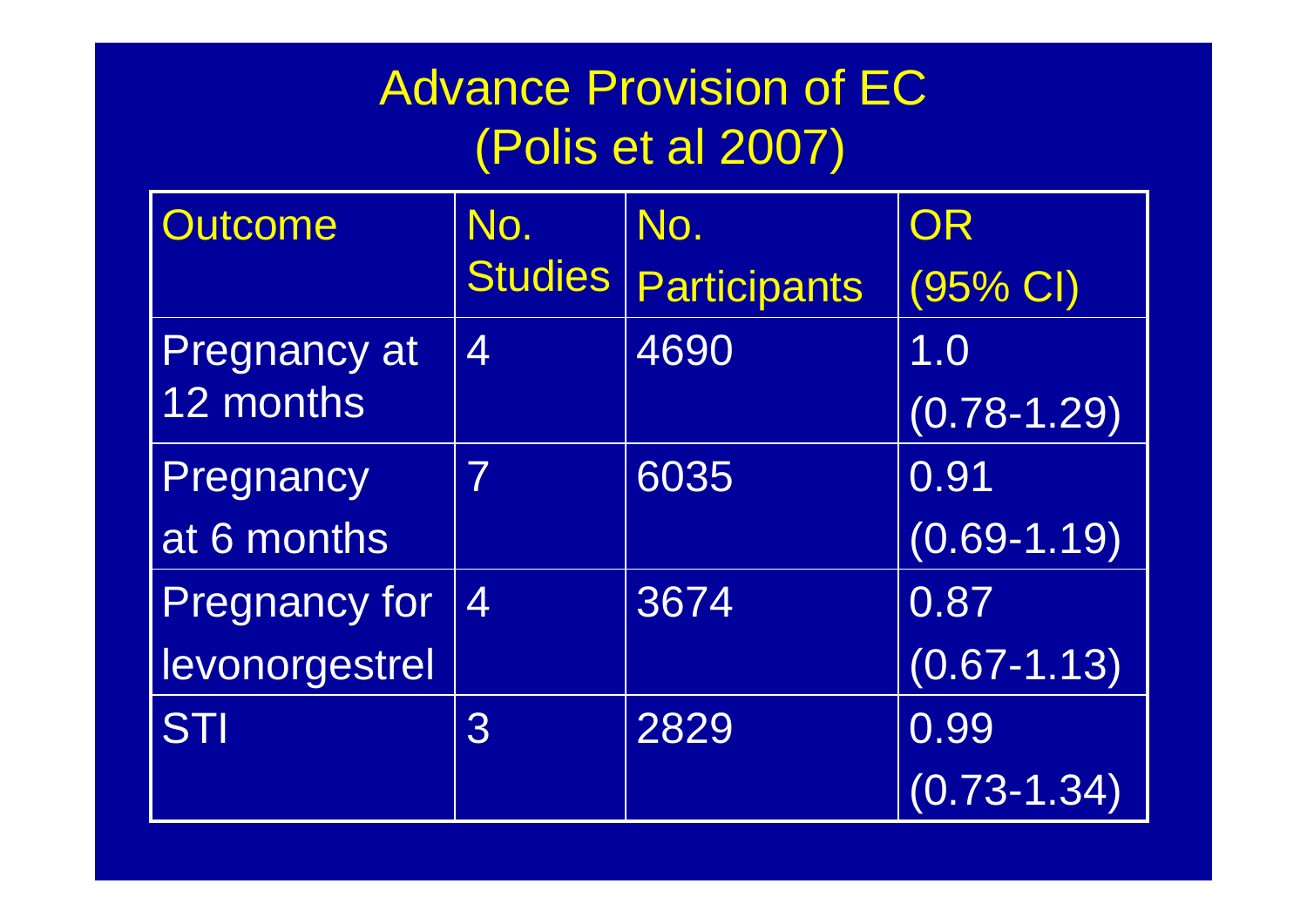### Advance Provision of EC (Polis et al 2007)

| <b>Outcome</b>                            | <b>No. Studies</b> | No.                 | OR                                |
|-------------------------------------------|--------------------|---------------------|-----------------------------------|
|                                           |                    | <b>Participants</b> | $(95% \text{ Cl})$                |
| Ever use<br>EC                            | 7                  | 6327                | $2.52(1.72 -$<br>3.7)             |
| <b>Mean time</b><br><b>UPSI and</b><br>EC | 1                  | 986                 | $-14.07$<br>$(-16.77,-$<br>12.43) |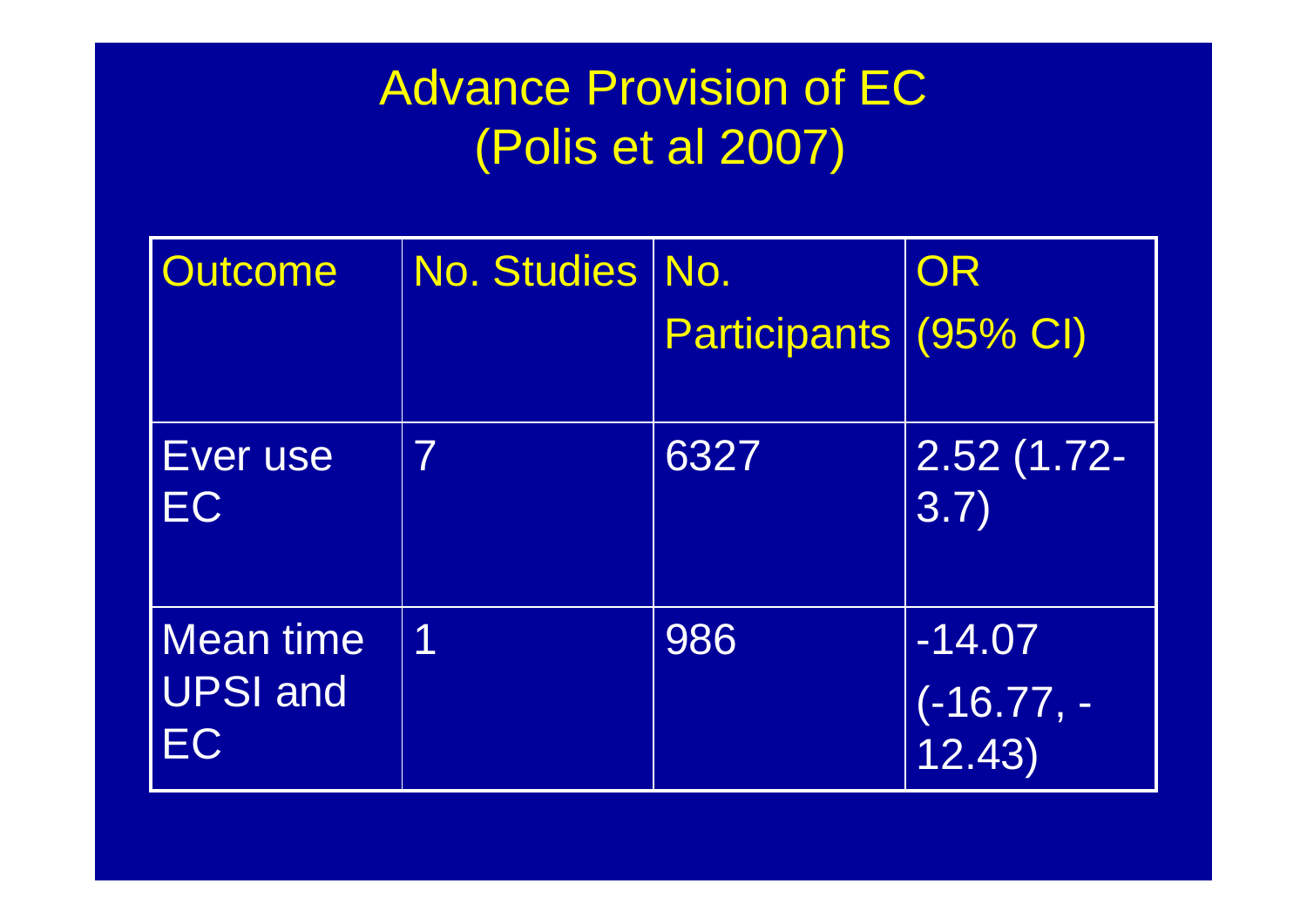# Advance EC vs Control

- No sig difference in pregnancy rates
- No difference in regimen
- No difference STI
- More use EC
- Quicker Use EC